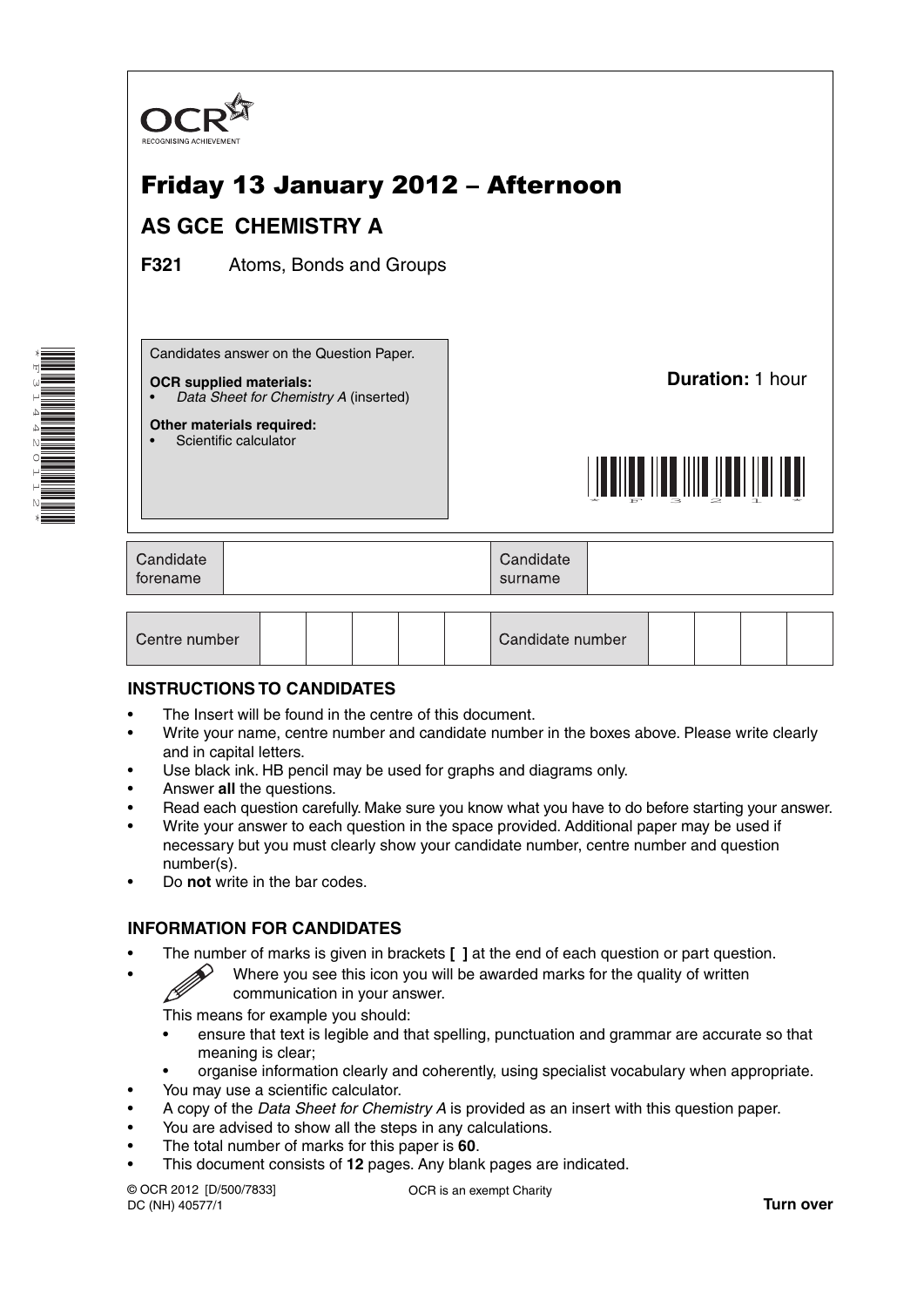## Answer **all** the questions.

- **1** This question is about iodine and its compounds.
	- **(a)** Iodine has a stable isotope with a relative isotopic mass of 127.

In 1986, a radioactive isotope of iodine, with a relative isotopic mass of 131, was released into the atmosphere following an explosion at a nuclear power plant in Chernobyl.

 **(i)** Define the term *relative isotopic mass*.

 ........................................................................................................................................... ........................................................................................................................................... ........................................................................................................................................... ...................................................................................................................................... **[2]**

 **(ii)** Complete the table to show the number of sub-atomic particles in an atom of iodine-127 and in an atom of iodine-131.

|            | protons | neutrons | electrons |
|------------|---------|----------|-----------|
| iodine-127 |         |          | -53       |
| iodine-131 |         |          | 53        |

**[1]**

 **(b)** In the human body, iodide ions, I –, are necessary for the thyroid gland to function correctly. Some countries add potassium iodide, KI, to table salt as a source of iodide ions.

The Guideline Daily Amount, GDA, of iodide ions is 70.0 µg (1 µg =  $1 \times 10^{-6}$  g).

 **(i)** Calculate the mass of KI, in µg, that would be needed to supply the GDA of iodide ions.

Give your answer to **three** significant figures.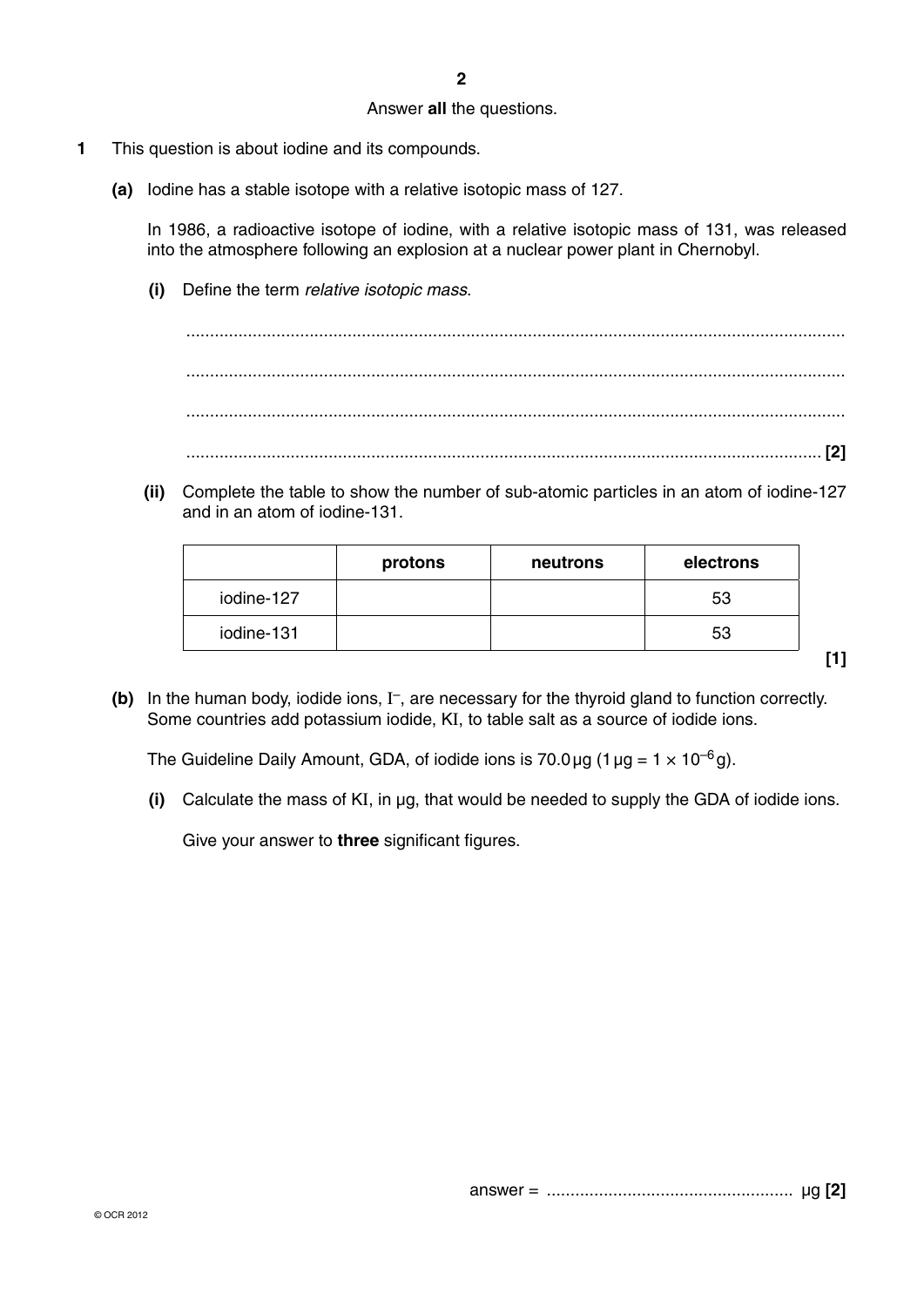(ii) Apart from reasons of cost, suggest why some countries do not add KI to table salt. (c) When chlorine gas is bubbled through agueous potassium iodide, a reaction takes place.  $(i)$ Write the ionic equation for this reaction. (ii) At room temperature, chlorine is a gas and iodine is a solid. When heated together, chlorine reacts with iodine to form iodine monochloride, ICL ICl has a higher boiling point than  $Cl_2$ . Explain, in terms of the intermolecular forces present, why ICl has a higher boiling point than  $Cl<sub>2</sub>$ . In your answer, you should use appropriate technical terms spelled correctly. 

[Total: 9]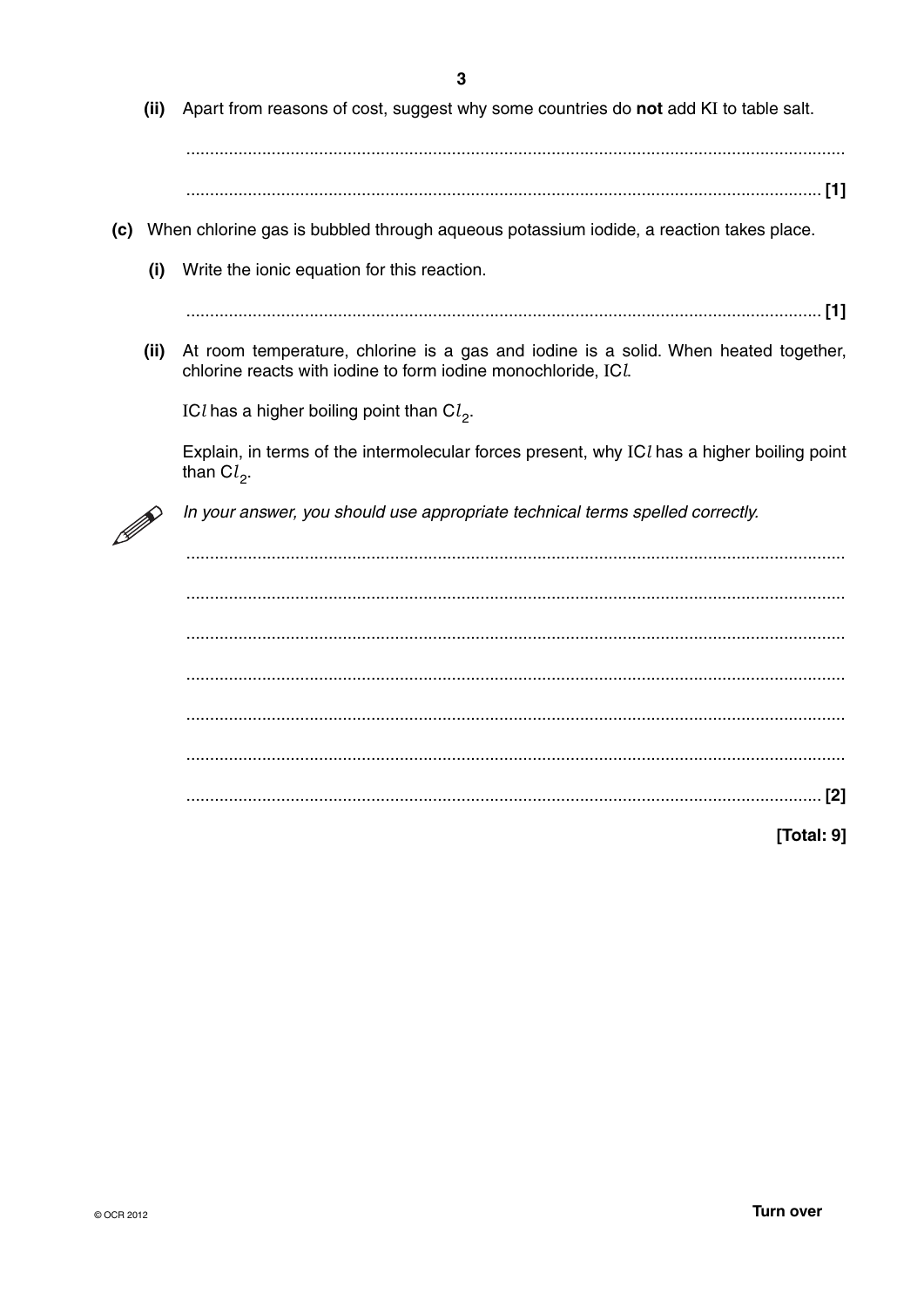**2** Calcium chloride, CaCl<sub>2</sub>, can be made by different reactions.

A student prepared hydrated calcium chloride by carrying out the following experiment.

- **Step 1** The student added an excess of a solid calcium compound, **X**, to dilute hydrochloric acid. The mixture fizzed as the solid reacted.
- **Step 2** The student filtered the mixture to give an aqueous solution of CaCl<sub>2</sub>.

 **Step 3** On evaporation, colourless crystals of hydrated calcium chloride were formed.

 **(a)** Describe a chemical test which the student could have carried out to prove that the filtrate contains aqueous chloride ions.

 ................................................................................................................................................... .............................................................................................................................................. **[2]**

 **(b)** A friend of the student suggested that solid **X** was calcium oxide.

State **one** reason why the student's friend was **incorrect** and suggest a possible identity of solid **X**.

reason: ...................................................................................................................................... ...................................................................................................................................................

- solid **X**: ................................................................................................................................. **[2]**
- **(c)** Hydrated calcium chloride has a molar mass of 219.1 gmol<sup>-1</sup>.
	- **(i)** What is meant by the term *hydrated* calcium chloride?

 ........................................................................................................................................... ........................................................................................................................................... ...................................................................................................................................... **[1]**

 **(ii)** Determine the formula of the **hydrated** calcium chloride.

You **must** show your working.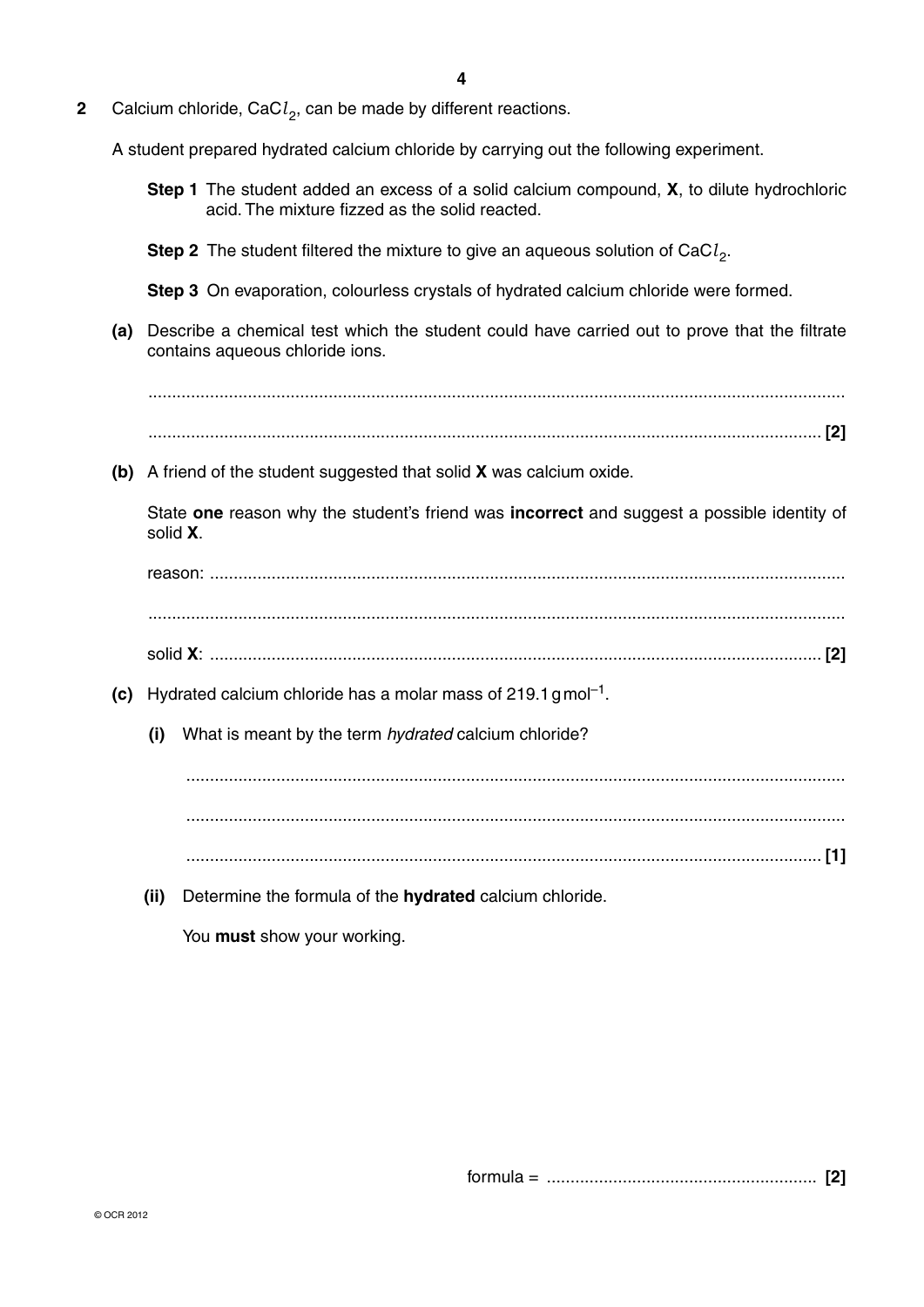**(d)** Calcium chloride can also be formed by directly reacting calcium with chlorine gas.

Draw a '*dot-and-cross* ' diagram to show the bonding in calcium chloride.

Show outer electrons only.

**[2]**

(e) The student decided to prepare barium bromide, BaBr<sub>2</sub>, by directly reacting barium with bromine gas.

The student was unsure whether this preparation would be more reactive or less reactive than the preparation of CaC $l_2$  in (d).

Explain why the student was unsure of the relative reactivity of the two preparations.

 ................................................................................................................................................... ................................................................................................................................................... ................................................................................................................................................... ................................................................................................................................................... ................................................................................................................................................... .............................................................................................................................................. **[2]**

**[Total: 11]**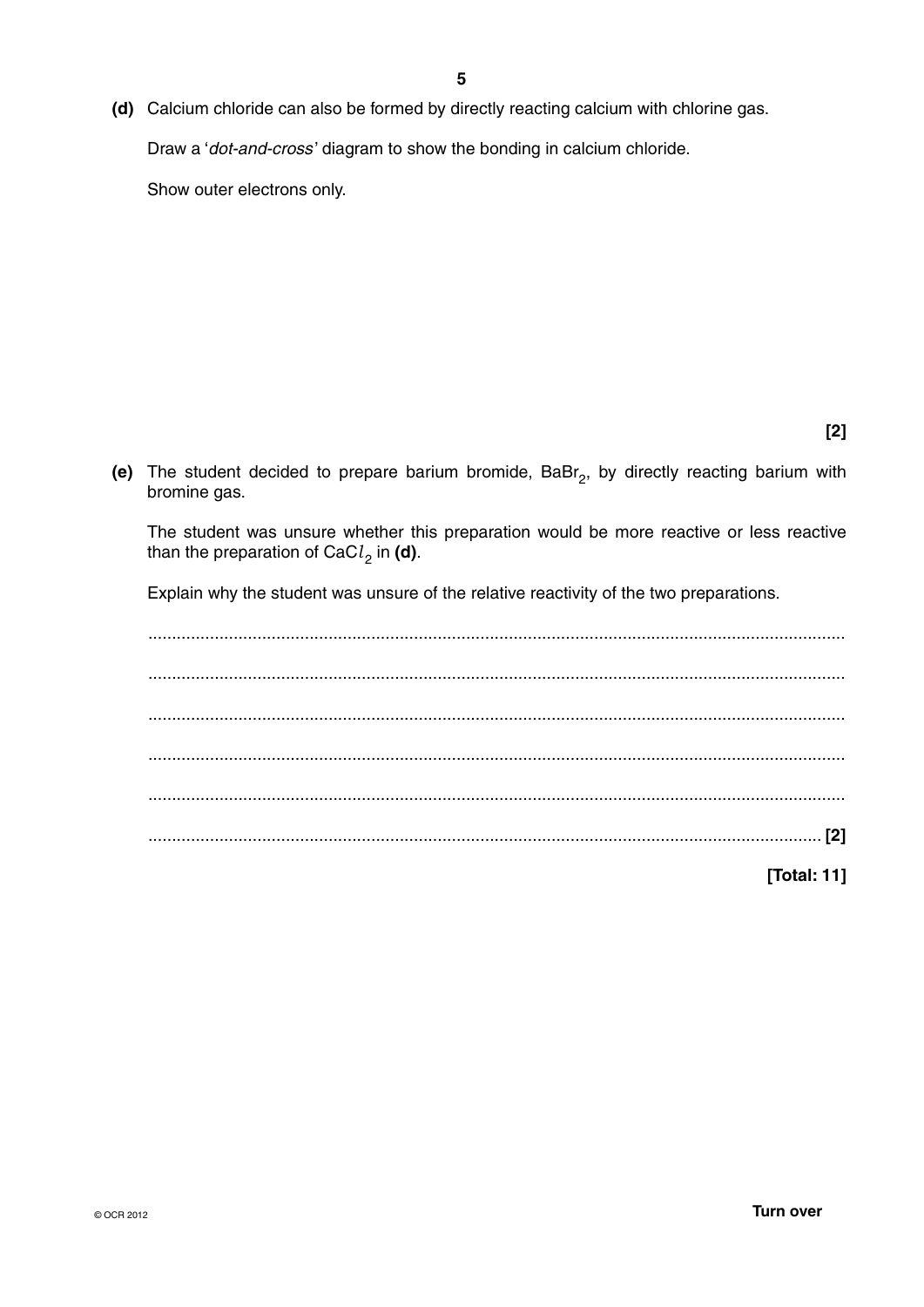- $\overline{3}$ The modern Periodic Table is arranged into blocks of elements based on their electron configuration.
	- (a) We now know that electrons are in shells; shells have sub-shells and sub-shells have orbitals.
		- (i) Explain what is meant by the term orbital.

|     | (ii)  | Complete the electron configuration below, in terms of sub-shells, for an atom of sulfur.    |
|-----|-------|----------------------------------------------------------------------------------------------|
|     |       |                                                                                              |
|     | (iii) | How many full orbitals are in an atom of sulfur?                                             |
|     |       |                                                                                              |
| (b) |       | One mole of sulfur atoms has a mass of 32.1 g.                                               |
|     |       | What is meant by one mole of substance?                                                      |
|     |       |                                                                                              |
|     |       |                                                                                              |
|     |       |                                                                                              |
|     |       |                                                                                              |
| (c) |       | Ionisation energies provide evidence for the order of elements in the modern Periodic Table. |
|     |       | Define the term first ionisation energy.                                                     |
|     |       |                                                                                              |
|     |       |                                                                                              |
|     |       |                                                                                              |
|     |       |                                                                                              |
|     |       |                                                                                              |
|     |       |                                                                                              |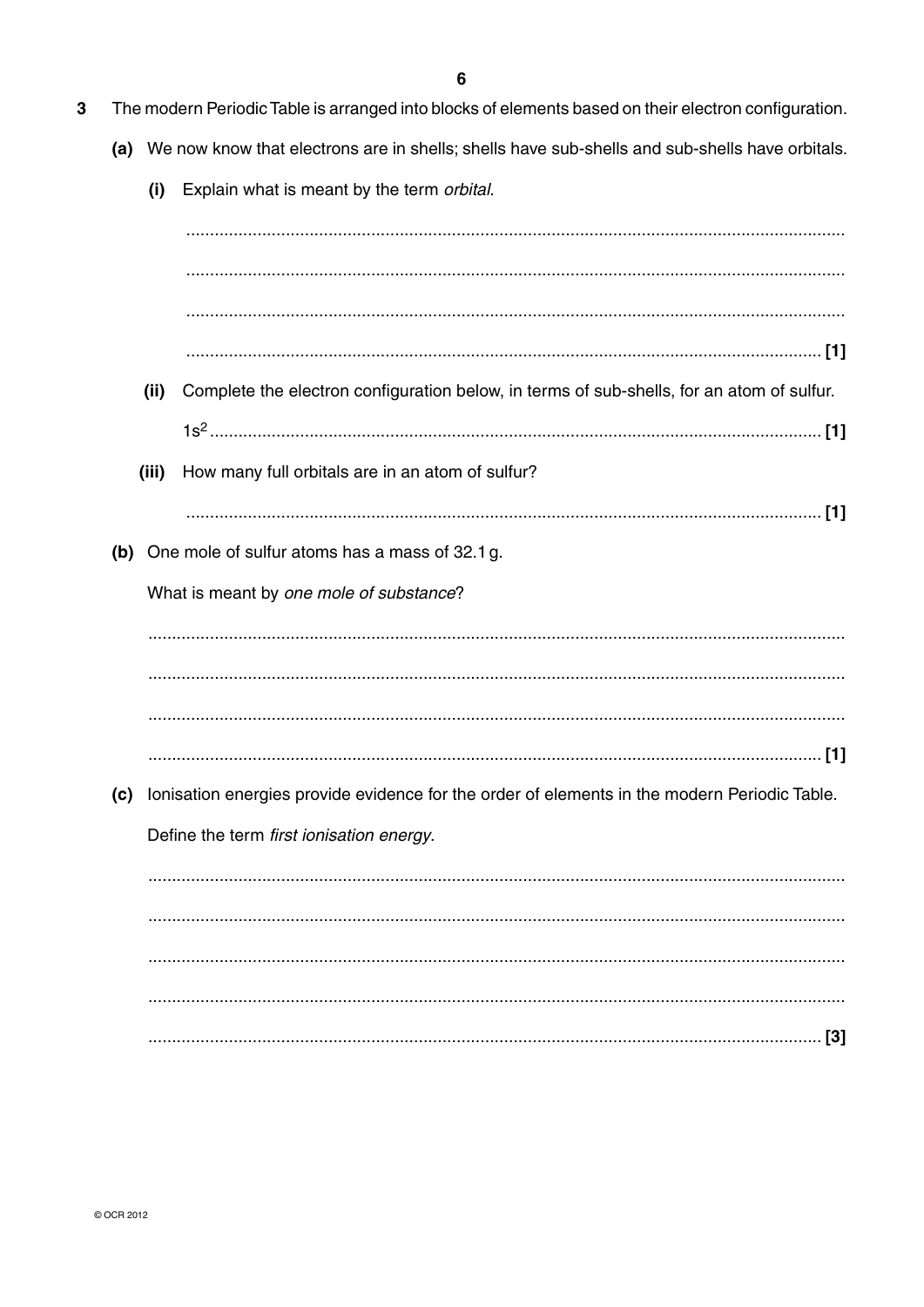(d) The first ionisation energies and atomic radii of F, Ne and Na are shown below.

| element | first ionisation energy<br>/ $kJ$ mol <sup>-1</sup> | atomic radius<br>/ nm |  |
|---------|-----------------------------------------------------|-----------------------|--|
|         | 1681                                                | 0.071                 |  |
| Ne      | 2081                                                | 0.065                 |  |
| Nа      | 196                                                 | 0.191                 |  |

(i) Explain why there is an increase in first ionisation energy between F and Ne.

 $(ii)$ Explain why there is a decrease in first ionisation energy between Ne and Na. [Total: 13]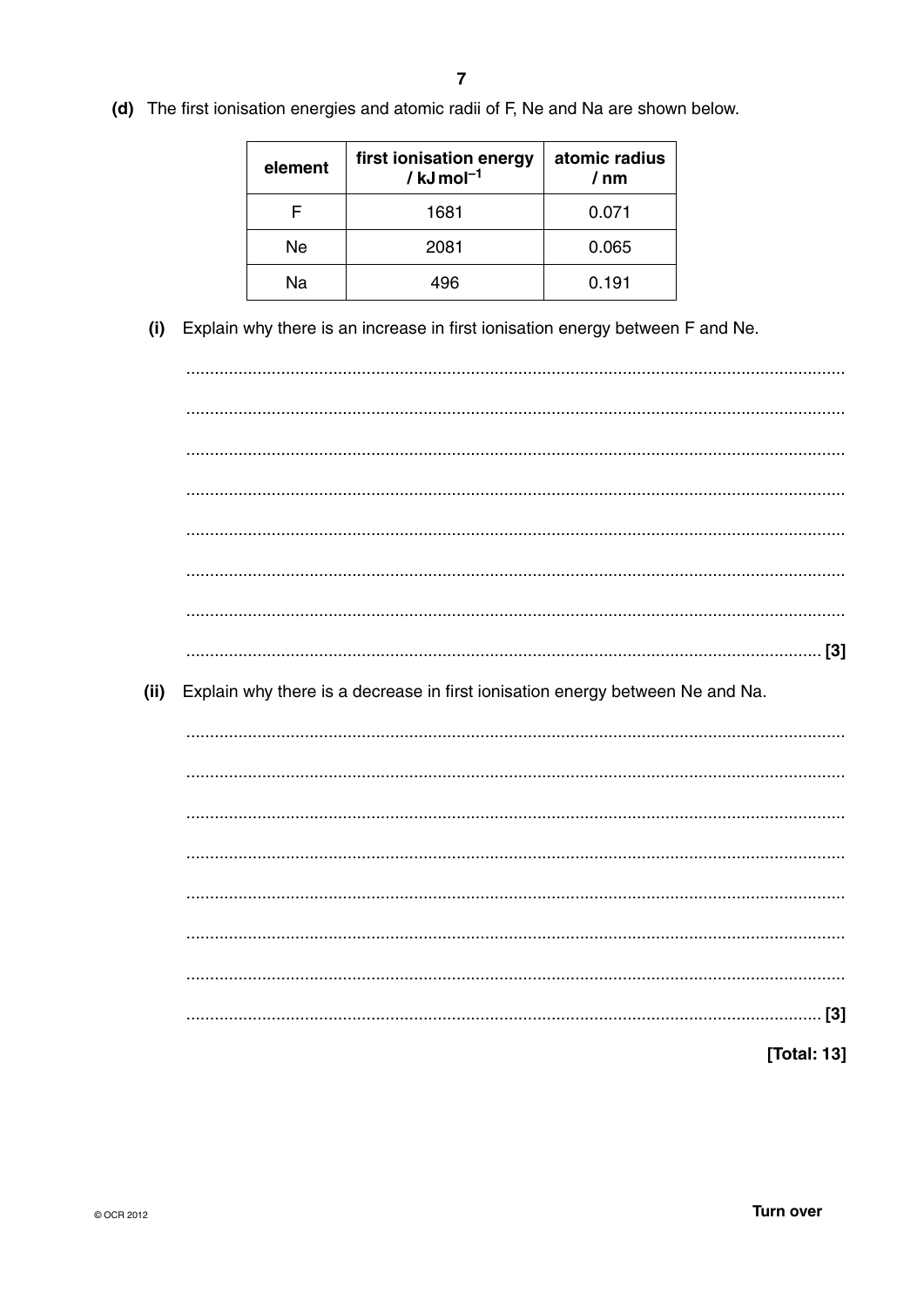Solid potassium, K, solid potassium bromide, KBr, and ice,  $H_2O$ , all exist as lattices.  $\overline{\mathbf{4}}$ 

Their melting points are shown in the table below.

(a) Complete the table.

| solid            | melting point / °C | type of lattice |
|------------------|--------------------|-----------------|
| Κ                | 63                 | giant metallic  |
| <b>KBr</b>       | 734                |                 |
| H <sub>2</sub> O |                    |                 |

 $[2]$ 

(b) Explain why there is a difference in the melting points of K, KBr and  $H_2O$ .

In your answer you should refer to the types of particle, the types of forces between the particles and the relative strength of the forces between the particles in solid K, KBr and H<sub>2</sub>O.



In your answer, you should use appropriate technical terms spelled correctly.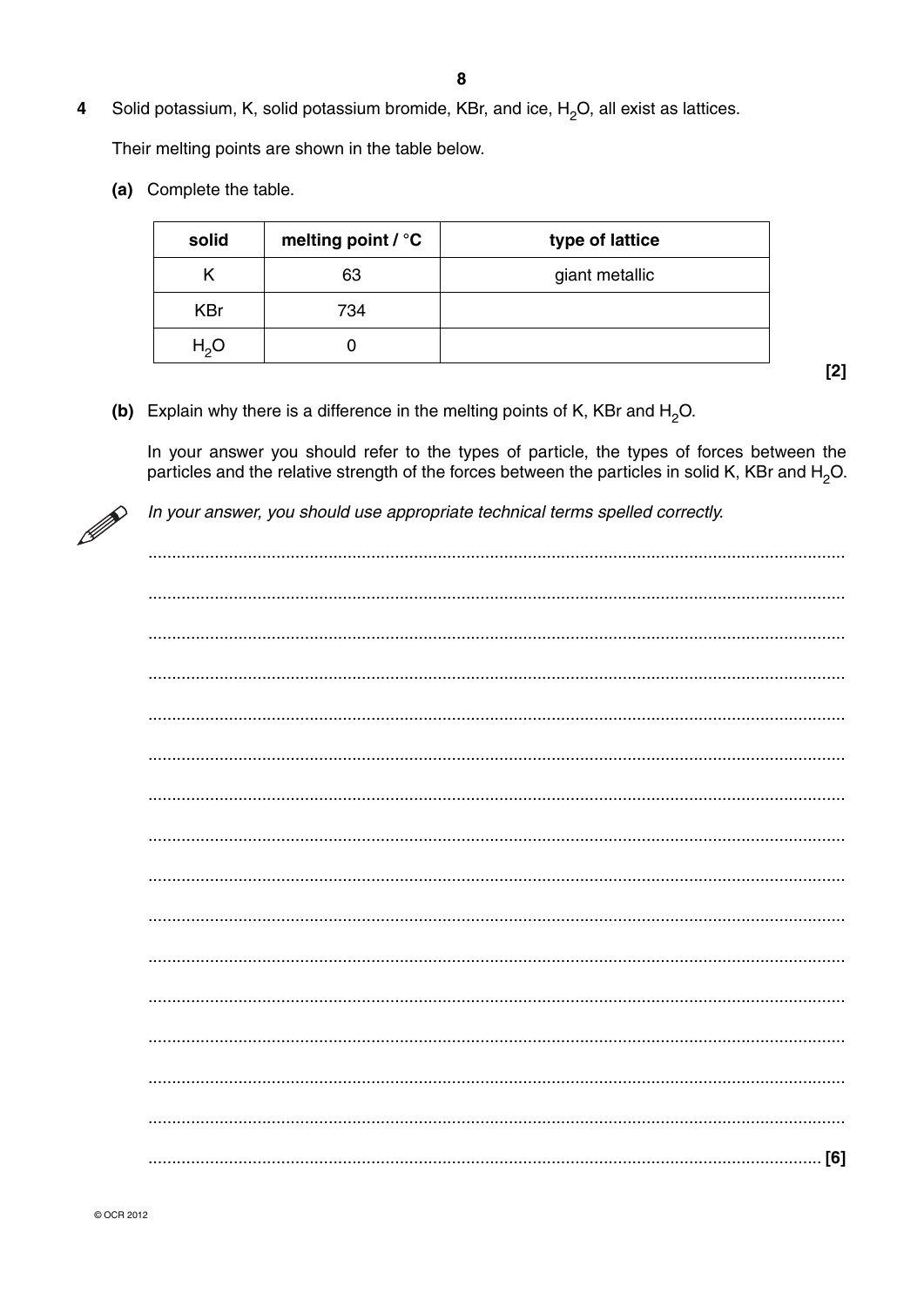**(c)** Potassium metal reacts with water.

$$
2K(s) + 2H2O(l) \rightarrow 2KOH(aq) + H2(g)
$$

0.2346 g of potassium is reacted with excess water.

Calculate the volume of gas formed.

The gas volume is measured in cm3 at room temperature and pressure.

answer = .................................................. cm<sup>3</sup> **[3]**

**[Total: 11]**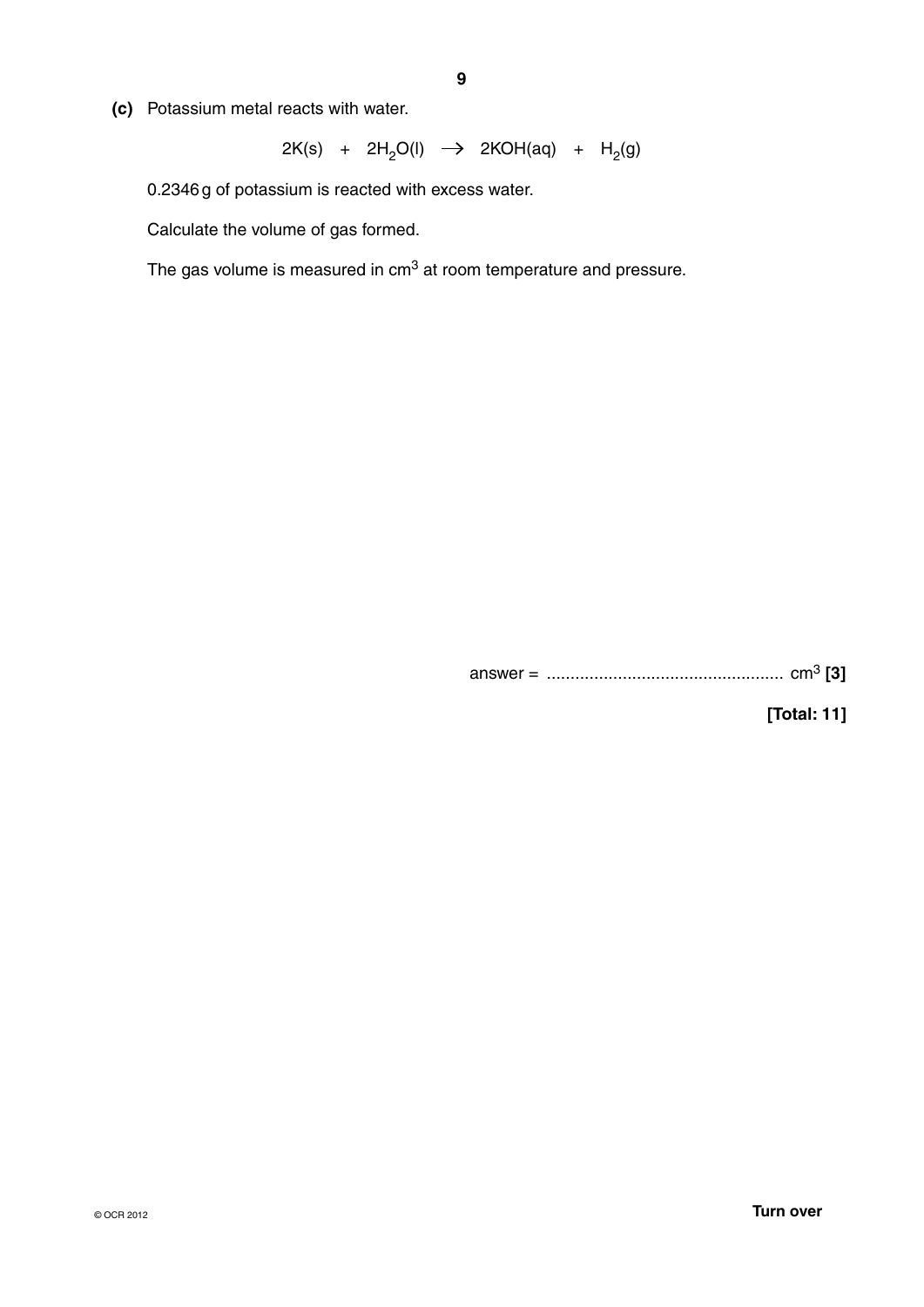- **10**
- **5** Ammonia, NH<sub>3</sub>, and hydrazine,  $N_2H_4$ , are both bases.
- (a) Ammonium sulfate,  $(NH_4)_2SO_4$ , can be prepared by reacting ammonia with sulfuric acid,  $H<sub>2</sub>SO<sub>4</sub>$ .
	- **(i)** Why can ammonium sulfate be described as a salt?

$$
\begin{bmatrix} 1 \end{bmatrix}
$$

**(ii)** A student was given 400 cm<sup>3</sup> of aqueous ammonia solution,  $NH<sub>3</sub>(aq)$ . The student was asked to determine how many moles of NH<sub>3</sub> had been dissolved to prepare the solution.

The student titrated 25.0 cm<sup>3</sup> of NH<sub>3</sub>(aq) and found that it reacted exactly with 32.5 cm<sup>3</sup> of 0.100 mol dm $^{-3}$  sulfuric acid.

The equation for this reaction is shown below.

2NH<sub>3</sub>(aq) + H<sub>2</sub>SO<sub>4</sub>(aq)  $\rightarrow$  (NH<sub>4</sub>)<sub>2</sub>SO<sub>4</sub>(aq)

Calculate the amount, in moles, of  $NH<sub>3</sub>$  in the original 400 cm<sup>3</sup> solution.

answer = .................................................. mol **[3]**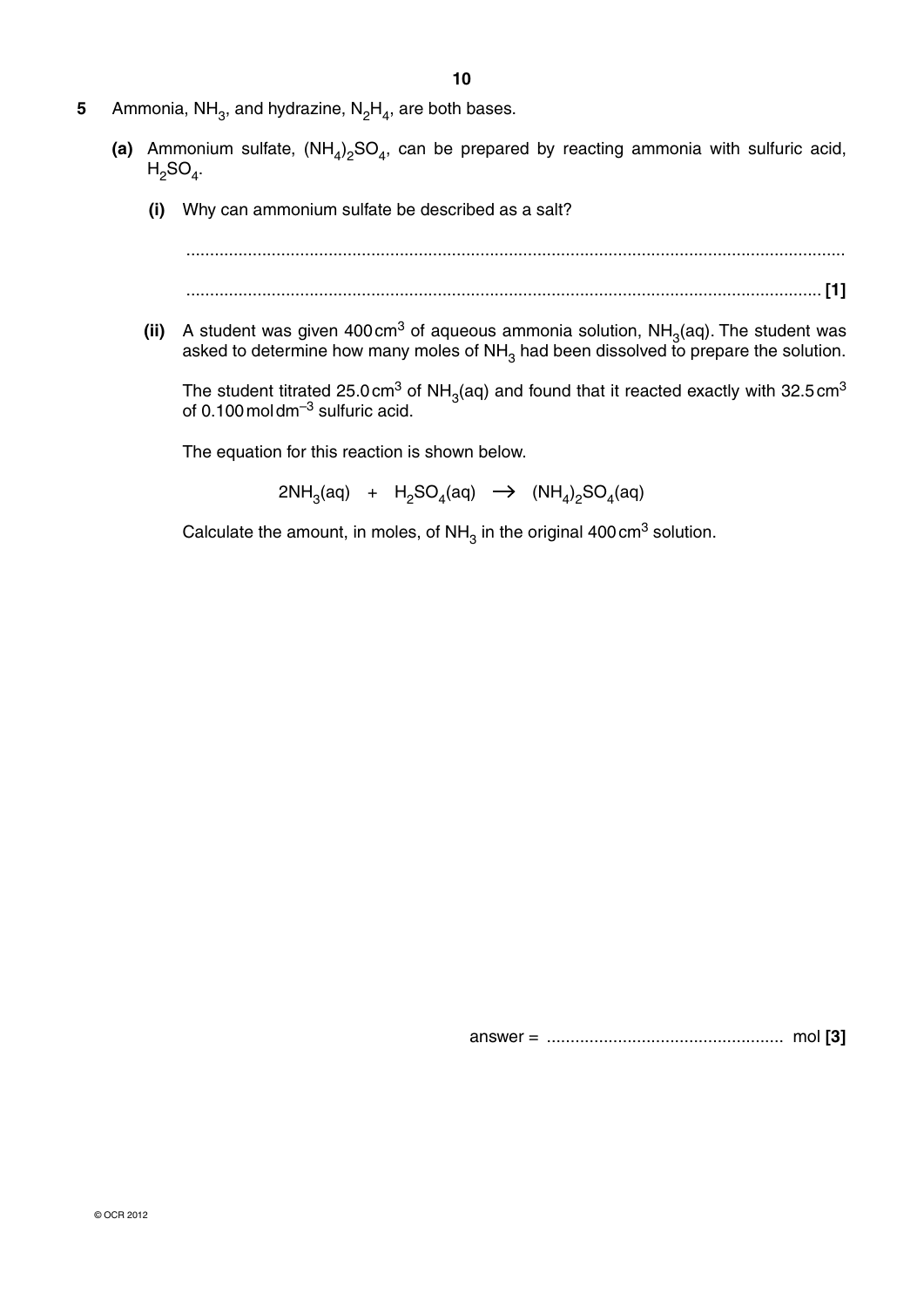(b) The hydrazine molecule,  $H_2N-NH_2$ , is covalent.

Predict the H-N-H bond angle in a hydrazine molecule.

Explain your answer.

(c) Like ammonia, hydrazine is a base that reacts with water to form negative and positive ions.  $(i)$ Write the formula of the negative ion that is formed when hydrazine reacts with water. (ii) Suggest the formula of a positive ion which might form when hydrazine reacts with water. 

# **TURN OVER FOR QUESTION 5(d)**